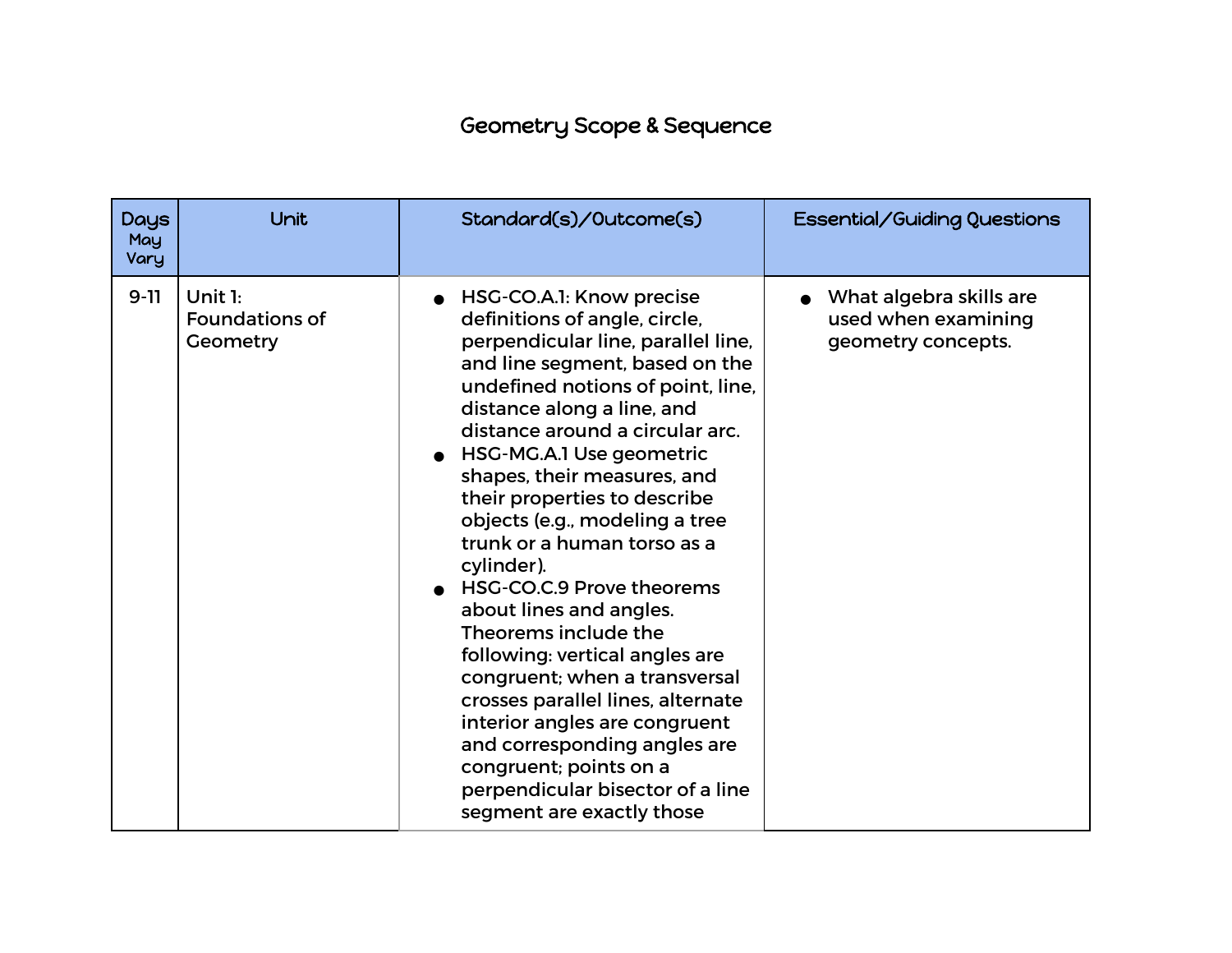|           |                        | equidistant from the segment's<br>endpoints.<br>HSG.GPE.B.7: Use coordinates to<br>compute perimeters of<br>polygons and areas of triangles<br>and rectangles, e.g., using the<br>distance formula<br>HSG.GPE.B.6: Find the point on<br>a directed line segment<br>between two given points that<br>partitions the segment in a<br>given ratio.<br>HSG.CO.D.12: Make formal<br>geometric constructions with a<br>variety of tools and methods<br>(compass and straightedge,<br>string, reflective devices, paper<br>folding, dynamic geometric<br>software, etc.). Copying a<br>segment; copying an angle;<br>bisecting a segment; bisecting<br>an angle; constructing<br>perpendicular lines, including<br>the perpendicular bisector of a<br>line segment; and constructing<br>a line parallel to a given line<br>through a point not on the line. |                         |
|-----------|------------------------|------------------------------------------------------------------------------------------------------------------------------------------------------------------------------------------------------------------------------------------------------------------------------------------------------------------------------------------------------------------------------------------------------------------------------------------------------------------------------------------------------------------------------------------------------------------------------------------------------------------------------------------------------------------------------------------------------------------------------------------------------------------------------------------------------------------------------------------------------|-------------------------|
| $11 - 13$ | Unit 2:                | HSG-CO.A.3: Given a rectangle,                                                                                                                                                                                                                                                                                                                                                                                                                                                                                                                                                                                                                                                                                                                                                                                                                       | $\bullet$ How are rigid |
|           | <b>Transformations</b> | parallelogram, trapezoid, or                                                                                                                                                                                                                                                                                                                                                                                                                                                                                                                                                                                                                                                                                                                                                                                                                         | transformations used in |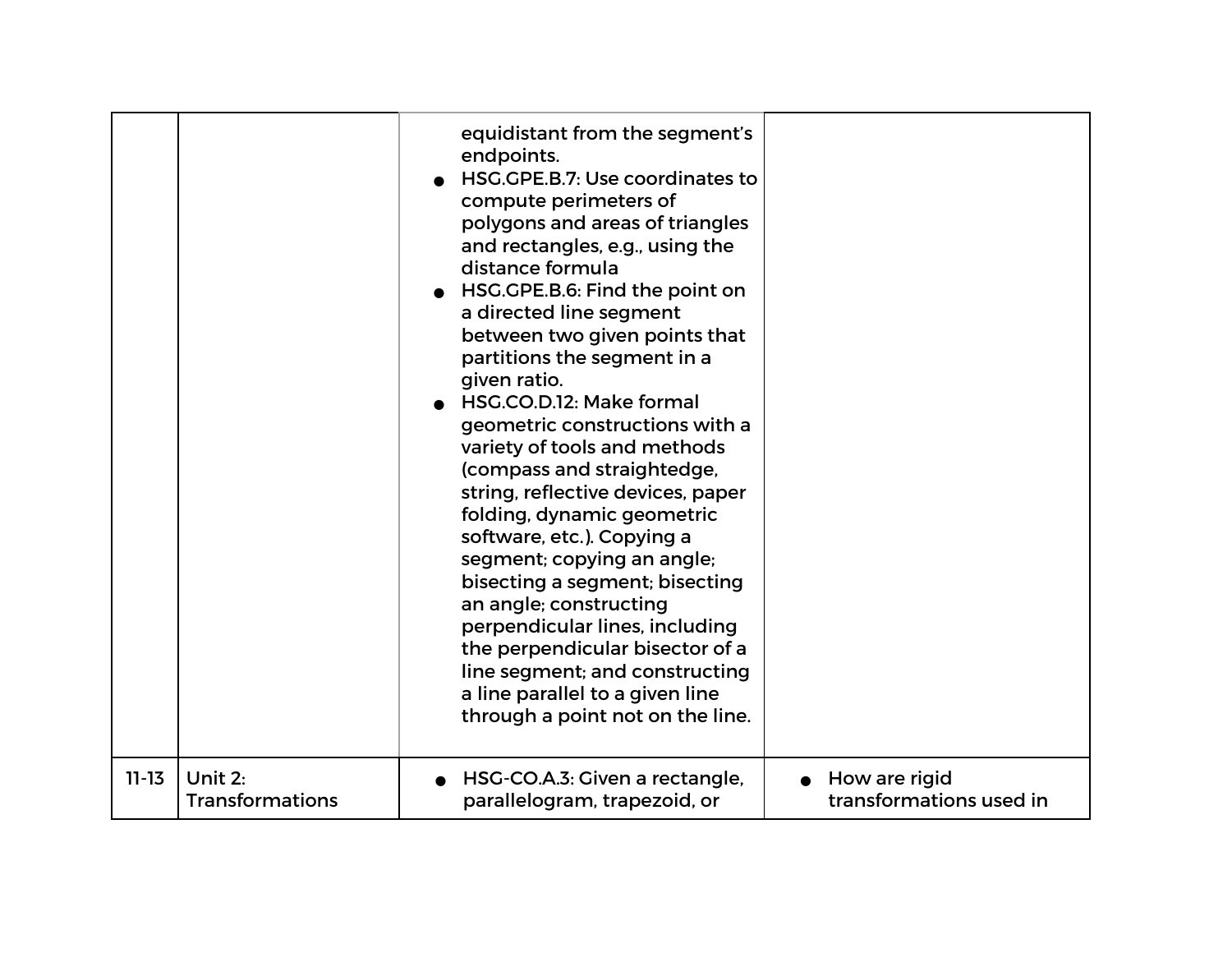| regular polygon, describe the<br>rotations and reflections that<br>carry it onto itself.<br>HSG-CO.A.4: Develop<br>definitions of rotations.<br>reflections, and translations in<br>terms of angles, circles,<br>perpendicular lines, parallel<br>lines, and line segments.<br>HSG-CO.A.2: Experiment with<br>transformations in the plane.<br>Represent transformations in<br>the plane using, e.g.,<br>transparencies and geometry<br>software; describe<br>transformations as functions<br>that take points in the plane as<br>inputs and give other points as<br>outputs. Compare<br>transformations that preserve<br>distance and angle to those<br>that do not (e.g., translation<br>versus horizontal stretch).<br>HSG-CO.B.6: Understand<br>congruence in terms of rigid<br>motions. Use geometric<br>descriptions of rigid motions to<br>transform figures and to<br>predict the effect of a given<br>rigid motion on a given figure;<br>given two figures, use the | real life<br>How are rigid<br>transformations related to<br>congruence |
|------------------------------------------------------------------------------------------------------------------------------------------------------------------------------------------------------------------------------------------------------------------------------------------------------------------------------------------------------------------------------------------------------------------------------------------------------------------------------------------------------------------------------------------------------------------------------------------------------------------------------------------------------------------------------------------------------------------------------------------------------------------------------------------------------------------------------------------------------------------------------------------------------------------------------------------------------------------------------|------------------------------------------------------------------------|
|------------------------------------------------------------------------------------------------------------------------------------------------------------------------------------------------------------------------------------------------------------------------------------------------------------------------------------------------------------------------------------------------------------------------------------------------------------------------------------------------------------------------------------------------------------------------------------------------------------------------------------------------------------------------------------------------------------------------------------------------------------------------------------------------------------------------------------------------------------------------------------------------------------------------------------------------------------------------------|------------------------------------------------------------------------|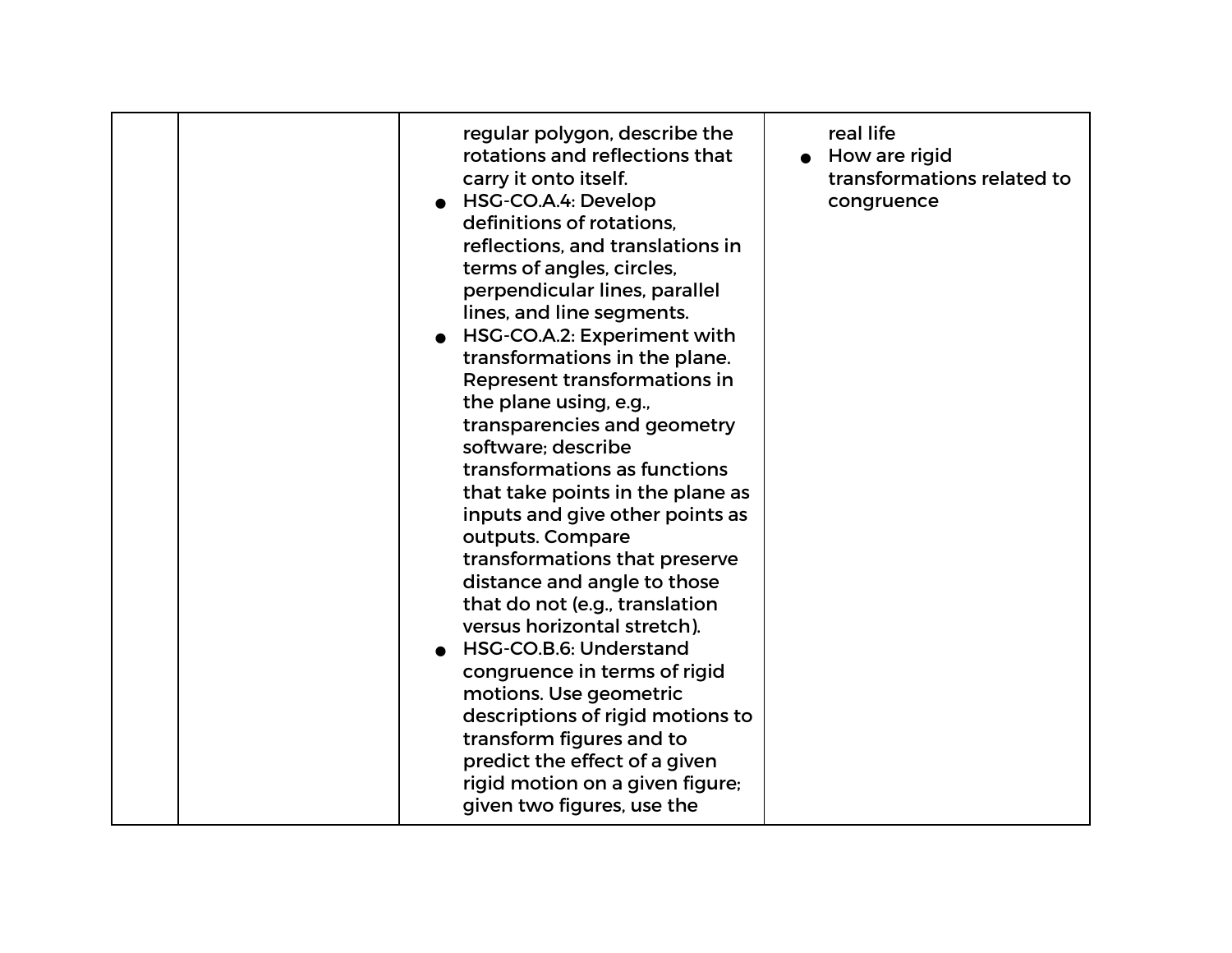|          |                                        | definition of congruence in<br>terms of rigid motions to<br>decide if they are congruent.<br>HSG-CO.A.5: Given a geometric<br>figure and a rotation, reflection,<br>or translation, draw the<br>transformed figure using, e.g.,<br>graph paper, tracing paper, or<br>geometry software. Specify a<br>sequence of transformations<br>that will carry a given figure<br>onto another.                                                                                                                                                                                                          |                                                                                                                                                                                     |
|----------|----------------------------------------|----------------------------------------------------------------------------------------------------------------------------------------------------------------------------------------------------------------------------------------------------------------------------------------------------------------------------------------------------------------------------------------------------------------------------------------------------------------------------------------------------------------------------------------------------------------------------------------------|-------------------------------------------------------------------------------------------------------------------------------------------------------------------------------------|
| $9 - 11$ | Unit 3:<br>Reasoning and<br>Congruence | HSG-CO.C.9 Prove theorems<br>about lines and angles<br><b>HSG-GPE.B.4 Use coordinates</b><br>to prove simple geometric<br>theorems algebraically. For<br>example, prove or disprove that<br>a figure defined by four given<br>points in the coordinate plane<br>is a rectangle; prove or disprove<br>that the point (1,) lies on the<br>circle centered at the origin<br>and containing the point (0,2).<br>HSG-GPE.B.5 Prove the slope<br>criteria for parallel and<br>perpendicular lines and use<br>them to solve geometric<br>problems (e.g., find the<br>equation of a line parallel or | How can you apply special<br>segments of a triangle in<br>real life applications?<br>How are non-rigid and<br>rigid transformations<br>related to design,<br>architecture, and art? |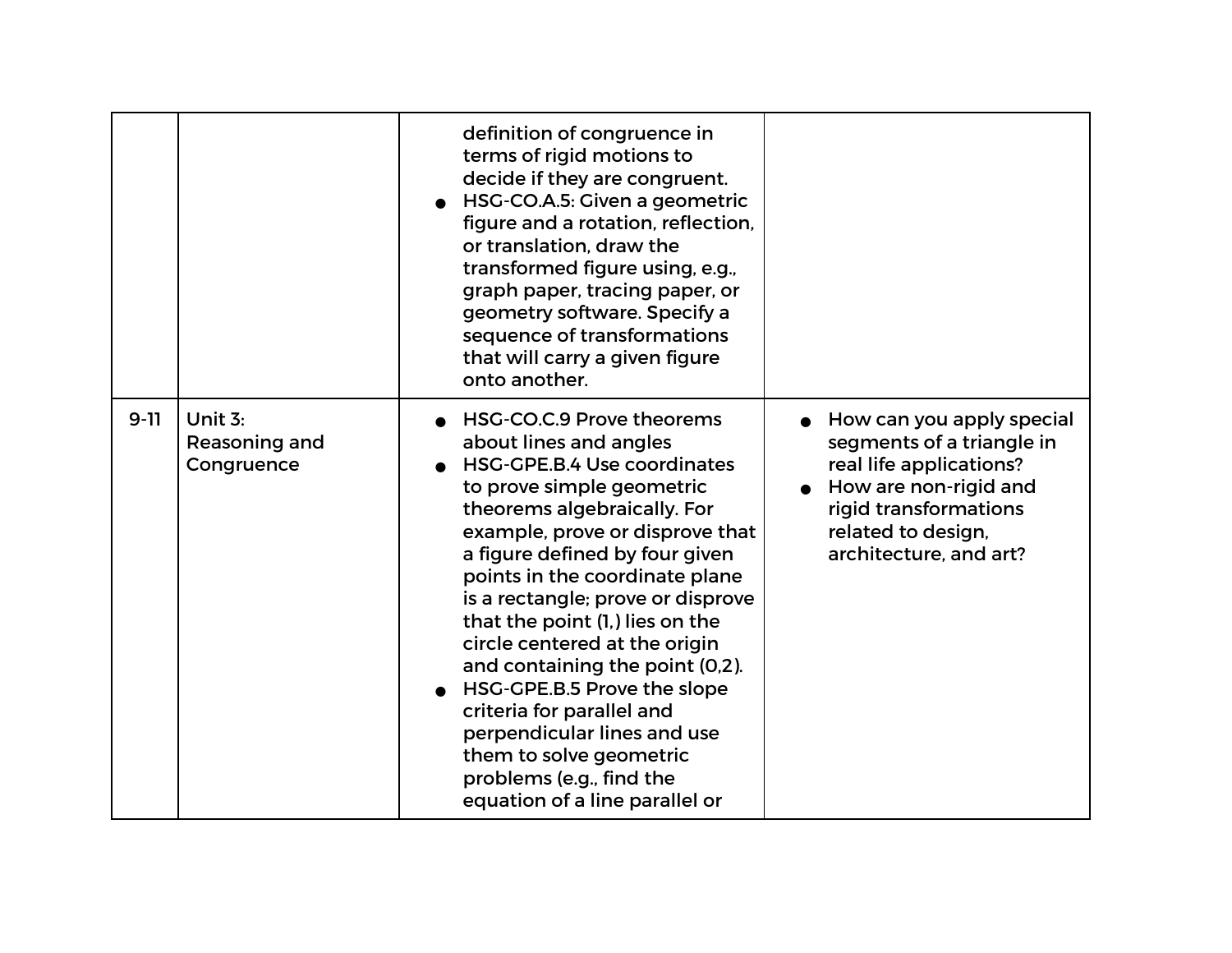|          |                  | perpendicular to a given line<br>that passes through a given<br>point).<br>HSG-CO.B.7: Use the definition<br>of congruence in terms of rigid<br>motions to show that two<br>triangles are congruent if and<br>only if corresponding pairs of<br>sides and corresponding pairs<br>of angles are congruent.<br>HSG-CO.B.8: Explain how the<br>criteria for triangle congruence<br>(ASA, SAS, and SSS) follow<br>from the definition of<br>congruence in terms of rigid<br>motions.<br>HSG.CO.C.10: Prove theorems<br>about triangles. Theorems<br>include: measures of interior<br>angles of a triangle sum to 180°;<br>base angles of isosceles<br>triangles are congruent; the<br>segment joining midpoints of<br>two sides of a triangle is<br>parallel to the third side and<br>half the length; the medians of<br>a triangle meet at a point. |                           |
|----------|------------------|--------------------------------------------------------------------------------------------------------------------------------------------------------------------------------------------------------------------------------------------------------------------------------------------------------------------------------------------------------------------------------------------------------------------------------------------------------------------------------------------------------------------------------------------------------------------------------------------------------------------------------------------------------------------------------------------------------------------------------------------------------------------------------------------------------------------------------------------------|---------------------------|
| $8 - 10$ | Unit 4:          | HSG-SRT.A.1a: A dilation takes a                                                                                                                                                                                                                                                                                                                                                                                                                                                                                                                                                                                                                                                                                                                                                                                                                 | How can you apply special |
|          | Similarity and   | line not passing through the                                                                                                                                                                                                                                                                                                                                                                                                                                                                                                                                                                                                                                                                                                                                                                                                                     | segments of a triangle in |
|          | <b>Dilations</b> | center of the dilation to a                                                                                                                                                                                                                                                                                                                                                                                                                                                                                                                                                                                                                                                                                                                                                                                                                      | real life applications?   |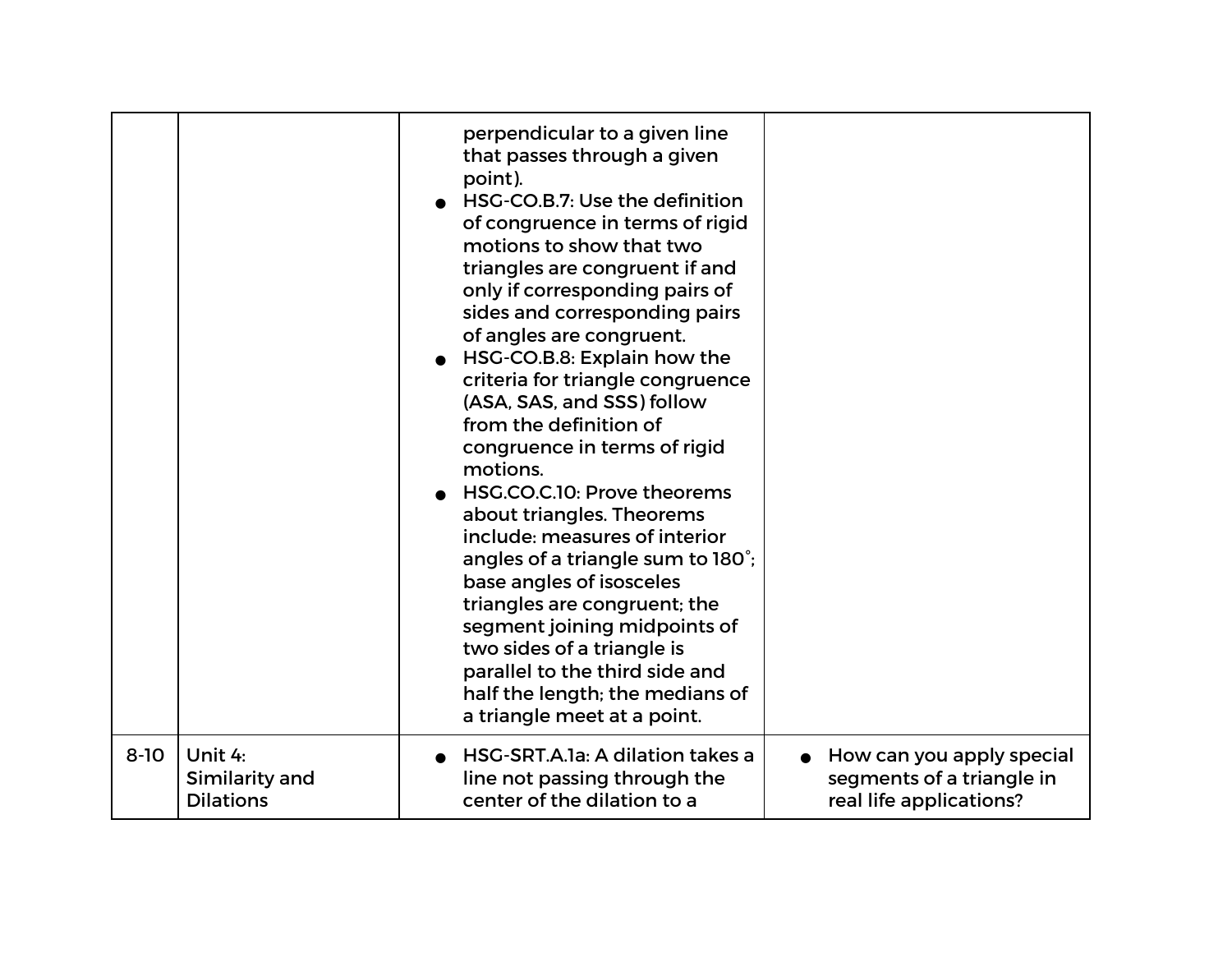| parallel line, and leaves a line<br>passing through the center<br>unchanged.<br>HSG-SRT.A.1b: The dilation of a<br>line segment is longer or<br>shorter in the ratio given by the<br>scale factor.<br>HSG-SRT.A.2: Given two figures,<br>use the definition of similarity<br>in terms of similarity<br>transformations to decide if<br>they are similar; explain, using<br>similarity transformations, the<br>meaning of similarity for<br>triangles as the equality of all<br>corresponding pairs of angles<br>and the proportionality of all<br>corresponding pairs of sides.<br>G-SRT.B.4 - Prove theorems<br>about triangles.<br>G-SRT.A.3 - Use the properties<br>of similarity transformations to<br>establish the AA criterion for<br>two triangles to be similar.<br>G-SRT.B.5 - Use congruence<br>and similarity criteria for<br>triangles to solve problems and<br>to prove relationships in<br>geometric figures.<br>G-MG.A.3 - Apply geometric<br>methods to solve design | $\bullet$ How are non-rigid and<br>rigid transformations<br>related to design,<br>architecture, and art? |
|---------------------------------------------------------------------------------------------------------------------------------------------------------------------------------------------------------------------------------------------------------------------------------------------------------------------------------------------------------------------------------------------------------------------------------------------------------------------------------------------------------------------------------------------------------------------------------------------------------------------------------------------------------------------------------------------------------------------------------------------------------------------------------------------------------------------------------------------------------------------------------------------------------------------------------------------------------------------------------------|----------------------------------------------------------------------------------------------------------|
|---------------------------------------------------------------------------------------------------------------------------------------------------------------------------------------------------------------------------------------------------------------------------------------------------------------------------------------------------------------------------------------------------------------------------------------------------------------------------------------------------------------------------------------------------------------------------------------------------------------------------------------------------------------------------------------------------------------------------------------------------------------------------------------------------------------------------------------------------------------------------------------------------------------------------------------------------------------------------------------|----------------------------------------------------------------------------------------------------------|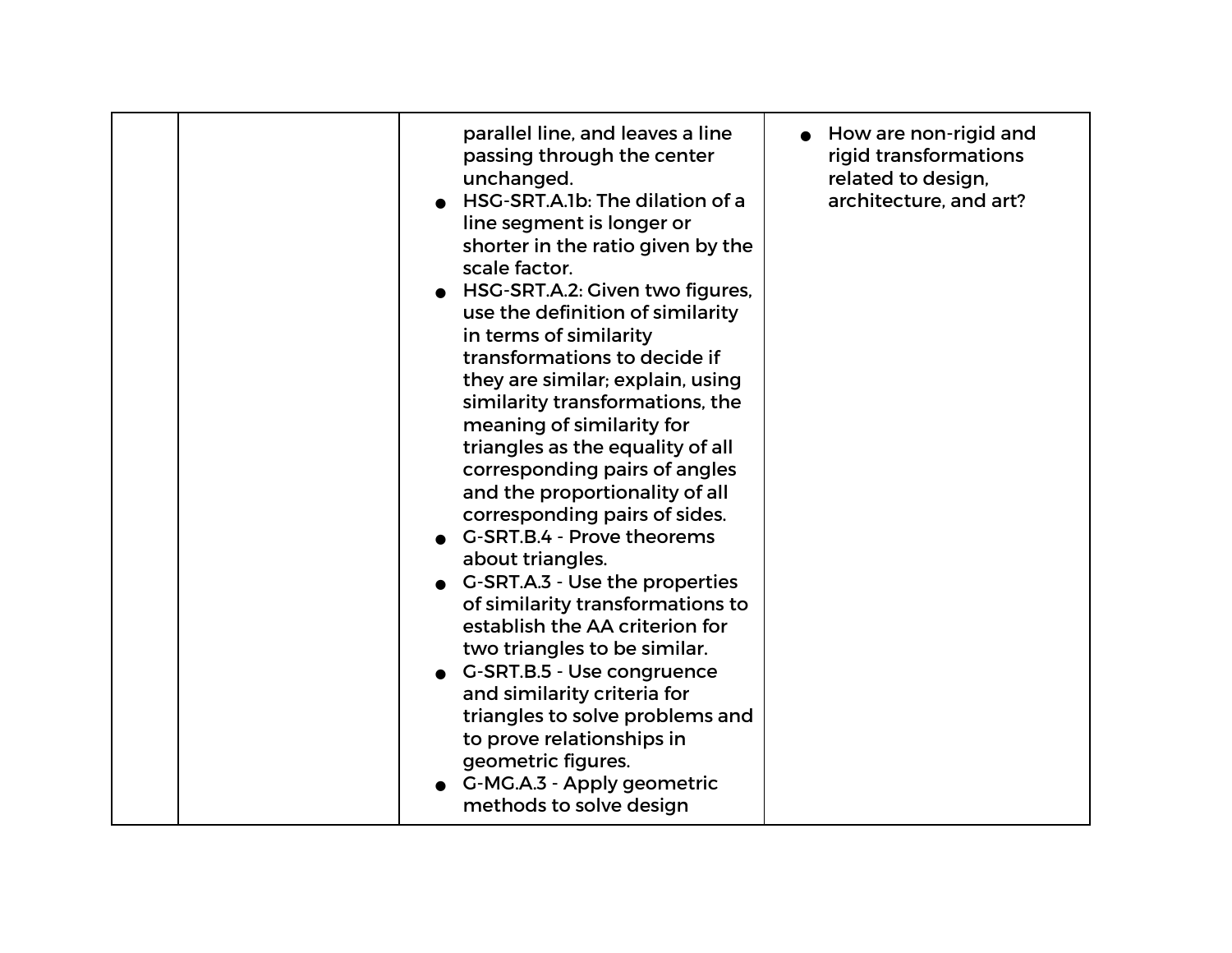|          |                                        | problems (e.g., designing an<br>object or structure to satisfy<br>physical constraints or<br>minimize cost; working with<br>typographic grid systems<br>based on ratios).<br>HSG-CO.C.10 Prove theorems<br>about triangles. Theorems<br>include: measures of interior<br>angles of a triangle sum to 180°;<br>base angles of isosceles<br>triangles are congruent; the<br>segment joining midpoints of<br>two sides of a triangle is<br>parallel to the third side and<br>half the length; the medians of<br>a triangle meet at a point. |                                                                                                                                                                                        |
|----------|----------------------------------------|------------------------------------------------------------------------------------------------------------------------------------------------------------------------------------------------------------------------------------------------------------------------------------------------------------------------------------------------------------------------------------------------------------------------------------------------------------------------------------------------------------------------------------------|----------------------------------------------------------------------------------------------------------------------------------------------------------------------------------------|
| $8 - 10$ | Unit 5:<br><b>Centers of Triangles</b> | HSG-C.A.3 Construct the<br>inscribed and circumscribed<br>circles of a triangle and prove<br>properties of angles for a<br>quadrilateral inscribed in a<br>circle.<br>HSG-CO.C.10 Prove theorems<br>about triangles. Theorems<br>include: measures of interior<br>angles of a triangle sum to 180°;<br>base angles of isosceles<br>triangles are congruent; the                                                                                                                                                                          | What is a point of<br>concurrency?<br>Where are the points of<br>concurrency located?<br>What is the relationship<br>between the points of<br>concurrency and the<br>circles/triangles |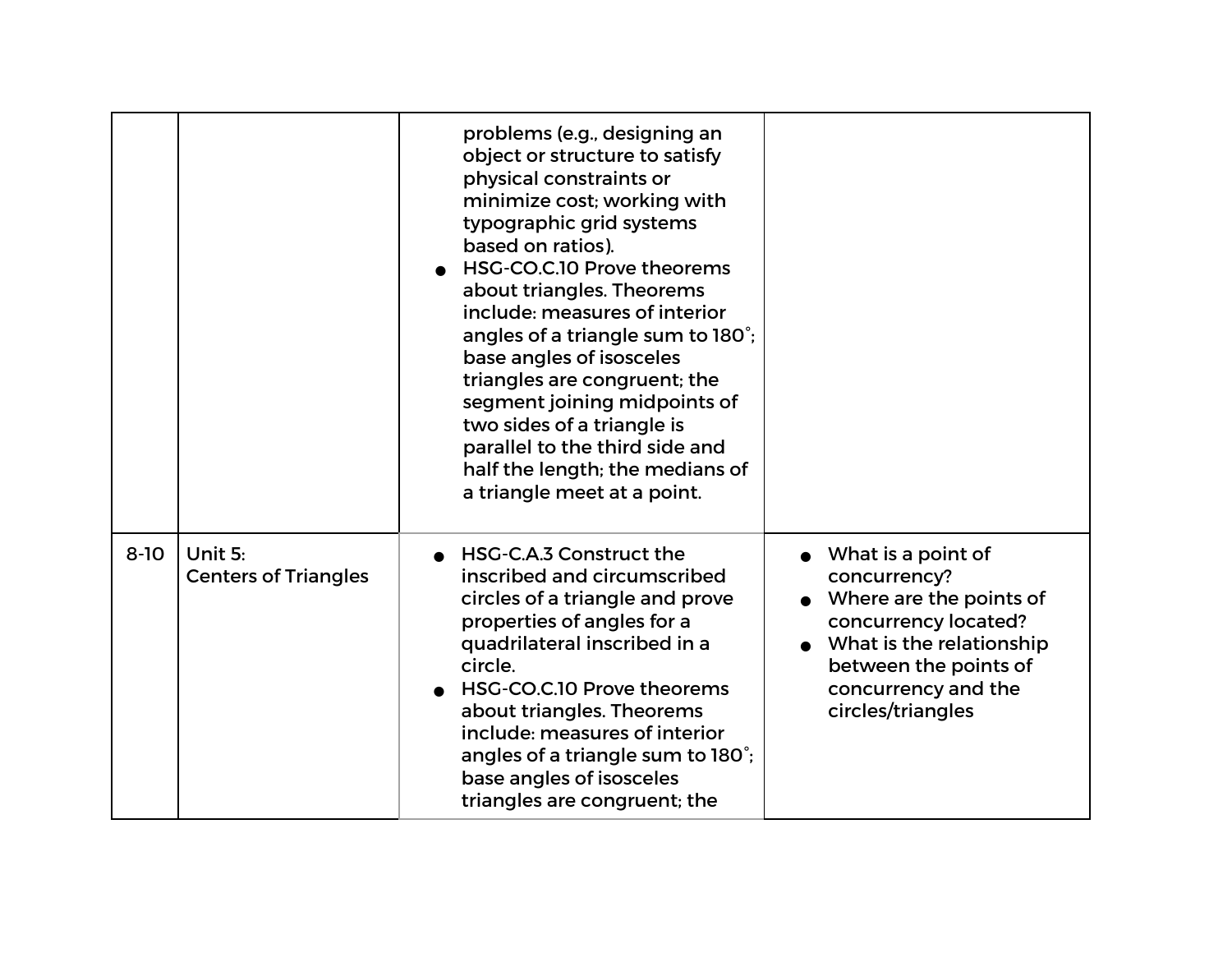|           |                           | segment joining midpoints of<br>two sides of a triangle is parallel<br>to the third side and half the<br>length; the medians of a<br>triangle meet at a point.                                                                                                                                                                                                                                                                                                                                                                                                                                                                                |                                                                                                                                                                                                                 |
|-----------|---------------------------|-----------------------------------------------------------------------------------------------------------------------------------------------------------------------------------------------------------------------------------------------------------------------------------------------------------------------------------------------------------------------------------------------------------------------------------------------------------------------------------------------------------------------------------------------------------------------------------------------------------------------------------------------|-----------------------------------------------------------------------------------------------------------------------------------------------------------------------------------------------------------------|
| $11 - 13$ | Unit 6:<br>Trigonometry   | HSG-SRT.C.8: Use trigonometric<br>ratios and the Pythagorean<br>theorem to solve right triangles<br>in applied problems.<br>HSG-SRT.C.6: Understand that<br>by similarity, side ratios in right<br>triangles are properties of the<br>angles in the triangle, leading<br>to definitions of trigonometric<br>ratios for acute angles.<br>HSG-SRT.C.7: Explain and use<br>the relationship between the<br>sine and cosine of<br>complementary angles.<br>HSG-SRT.D.9: Derive the<br>formula A=12 absin(c)<br>A=12absin(c) for the area of a<br>triangle by drawing an auxiliary<br>line from a vertex<br>perpendicular to the opposite<br>side. | • How are non-rigid<br>transformations related to<br>design, architecture, and<br>art?<br>How is right triangle<br>trigonometry and non-<br>right triangle trigonometry<br>used in calculating<br>measurements? |
| $10-12$   | Unit 7:<br><b>Circles</b> | HSG-C.A.1: Understand and<br>apply theorems about circles.<br>Prove that all circles are similar.<br>HSG-C.A.2: Understand and                                                                                                                                                                                                                                                                                                                                                                                                                                                                                                                | How can properties of circles be<br>applied in natural settings and<br>industry?                                                                                                                                |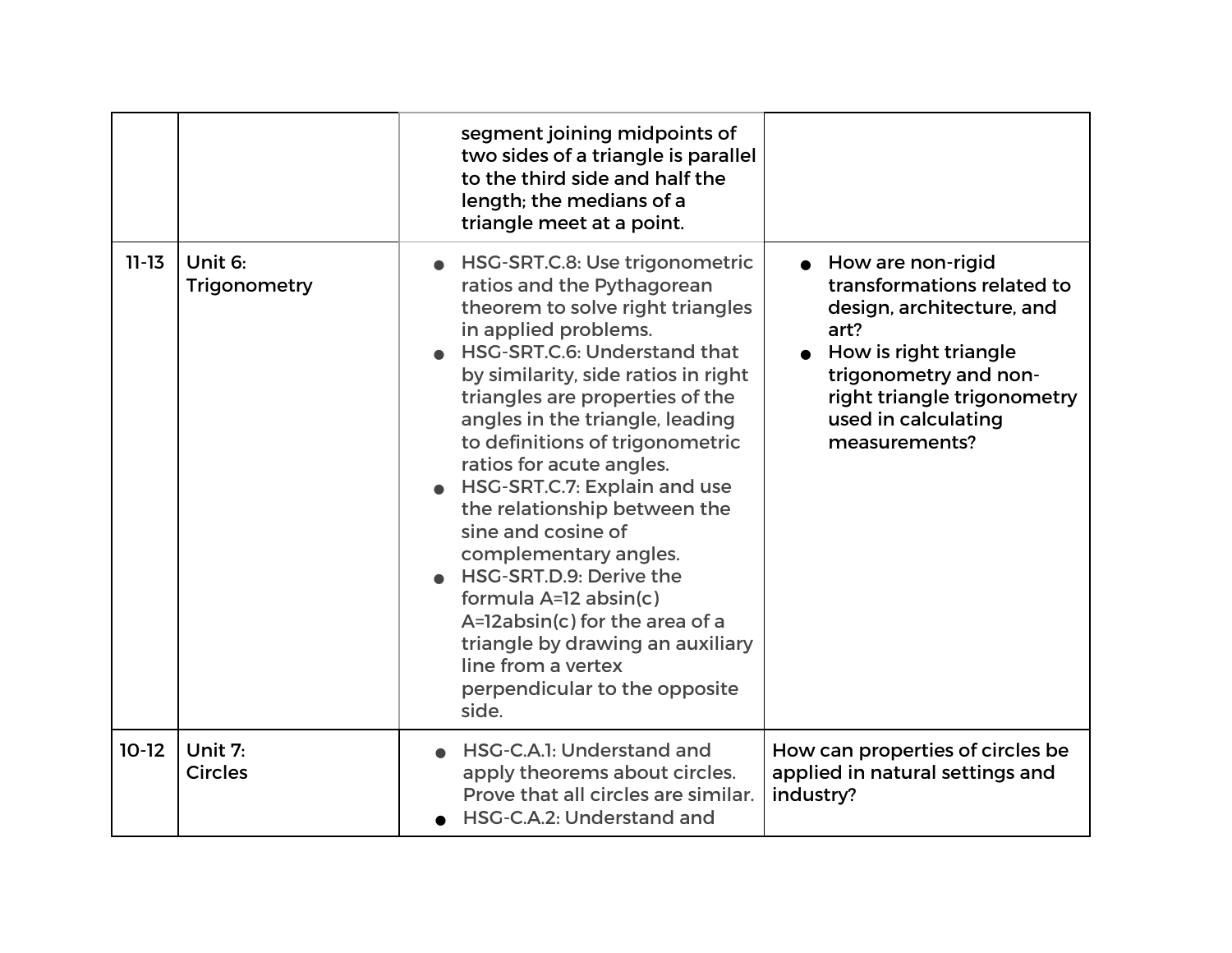| apply theorems about circles.<br><b>Identify and describe</b><br>relationships among inscribed<br>angles, radii, and chords.<br>Include the relationship<br>between central, inscribed, and<br>circumscribed angles;<br>inscribed angles on a diameter<br>are right angles; the radius of a<br>circle is perpendicular to the<br>tangent where the radius<br>intersects the circle.<br>HSG-GPE.A.1: Translate<br>between the geometric<br>description and the equation<br>for a conic section. Derive the<br>equation of a circle of given<br>center and radius using the<br>Pythagorean theorem;<br>complete the square to find<br>the center and radius of a circle<br>given by an equation.<br><b>HSG-GPE.B.4: Use coordinates</b><br>to prove simple geometric<br>theorems algebraically. For<br>example, prove or disprove that<br>a figure defined by four given<br>points in the coordinate plane<br>is a rectangle; prove or disprove |  |
|-----------------------------------------------------------------------------------------------------------------------------------------------------------------------------------------------------------------------------------------------------------------------------------------------------------------------------------------------------------------------------------------------------------------------------------------------------------------------------------------------------------------------------------------------------------------------------------------------------------------------------------------------------------------------------------------------------------------------------------------------------------------------------------------------------------------------------------------------------------------------------------------------------------------------------------------------|--|
| that the point 1, 3 $\sqrt{3}$ lies on<br>the circle centered at the origin                                                                                                                                                                                                                                                                                                                                                                                                                                                                                                                                                                                                                                                                                                                                                                                                                                                                   |  |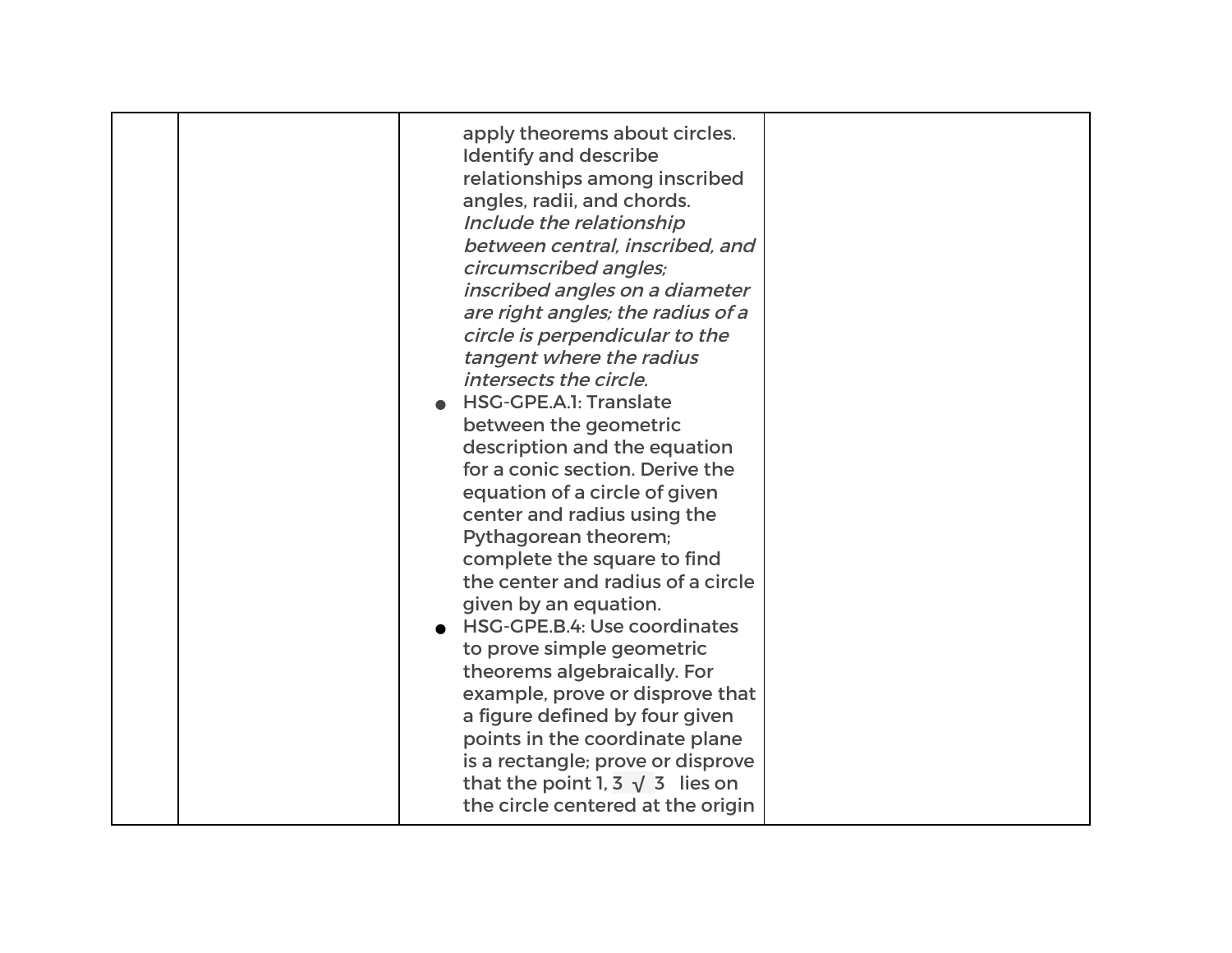|         |                | and containing the point (0, 2)<br>HSG-C.A.4: Construct a tangent<br>line from a point outside a<br>given circle to the circle.<br>SG-C.A.1: Understand and apply<br>theorems about circles. Prove<br>that all circles are similar.<br>HSG-GMD.A.1: Explain volume<br>formulas and use them to solve<br>problems. Give an informal<br>argument for the formulas for<br>the circumference of a circle.<br>area of a circle, volume of a<br>cylinder, pyramid, and cone.<br>Use dissection arguments,<br>Cavalieri's principle, and<br>informal limit arguments.<br>HSG-C.B.5: Find arc lengths and<br>areas of sectors of circles.<br>Derive using similarity the fact<br>that the length of the arc<br>intercepted by an angle is<br>proportional to the radius, and<br>define the radian measure of<br>the angle as the constant of<br>proportionality; derive the<br>formula for the area of a secto |                           |
|---------|----------------|--------------------------------------------------------------------------------------------------------------------------------------------------------------------------------------------------------------------------------------------------------------------------------------------------------------------------------------------------------------------------------------------------------------------------------------------------------------------------------------------------------------------------------------------------------------------------------------------------------------------------------------------------------------------------------------------------------------------------------------------------------------------------------------------------------------------------------------------------------------------------------------------------------|---------------------------|
| $10-12$ | Unit 8:        | HSG-CO.D.13: Construct an                                                                                                                                                                                                                                                                                                                                                                                                                                                                                                                                                                                                                                                                                                                                                                                                                                                                              | What is the importance of |
|         | Quadrilaterals | equilateral triangle, a square,                                                                                                                                                                                                                                                                                                                                                                                                                                                                                                                                                                                                                                                                                                                                                                                                                                                                        | knowing the properties of |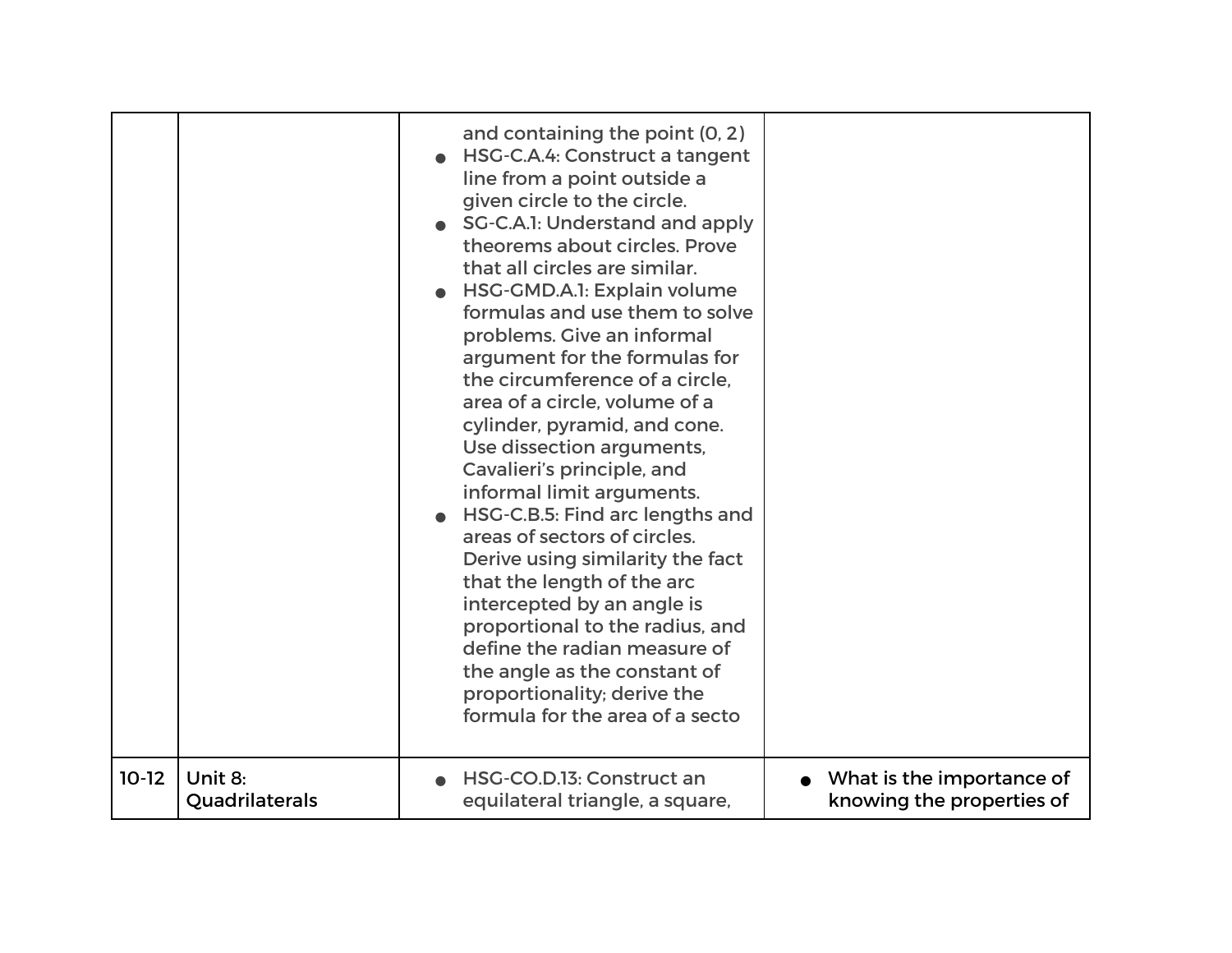|          |         | and a regular hexagon<br>inscribed in a circle.<br>HSG-C.A.3: Construct the<br>inscribed and circumscribed<br>circles of a triangle, and prove<br>properties of angles for a<br>quadrilateral inscribed in a<br>circle.<br>HSG-CO.C.11: Prove theorems<br>about parallelograms.<br>Theorems include: opposite<br>sides are congruent, opposite<br>angles are congruent, the<br>diagonals of a parallelogram<br>bisect each other, and<br>conversely, rectangles are<br>parallelograms with congruent<br>diagonals.<br>HSG-GPE.B.4: Use coordinates<br>to prove simple geometric<br>theorems algebraically. For<br>example, prove or disprove that<br>a figure defined by four given<br>points in the coordinate plane<br>is a rectangle; prove or disprove<br>that the point $(1, 3)$ lies on the<br>circle centered at the origin<br>and containing the point (0,2). | quadrilaterals in a real-<br>world situation?<br>How is similarity of<br>quadrilaterals applied and<br>verified?<br>How do formulas for<br>perimeter and area of<br>quadrilaterals apply to<br>objects in the real-world? |
|----------|---------|-----------------------------------------------------------------------------------------------------------------------------------------------------------------------------------------------------------------------------------------------------------------------------------------------------------------------------------------------------------------------------------------------------------------------------------------------------------------------------------------------------------------------------------------------------------------------------------------------------------------------------------------------------------------------------------------------------------------------------------------------------------------------------------------------------------------------------------------------------------------------|---------------------------------------------------------------------------------------------------------------------------------------------------------------------------------------------------------------------------|
| $9 - 11$ | Unit 9: | HSG-CO.D.13: Construct an                                                                                                                                                                                                                                                                                                                                                                                                                                                                                                                                                                                                                                                                                                                                                                                                                                             | How can formulas for                                                                                                                                                                                                      |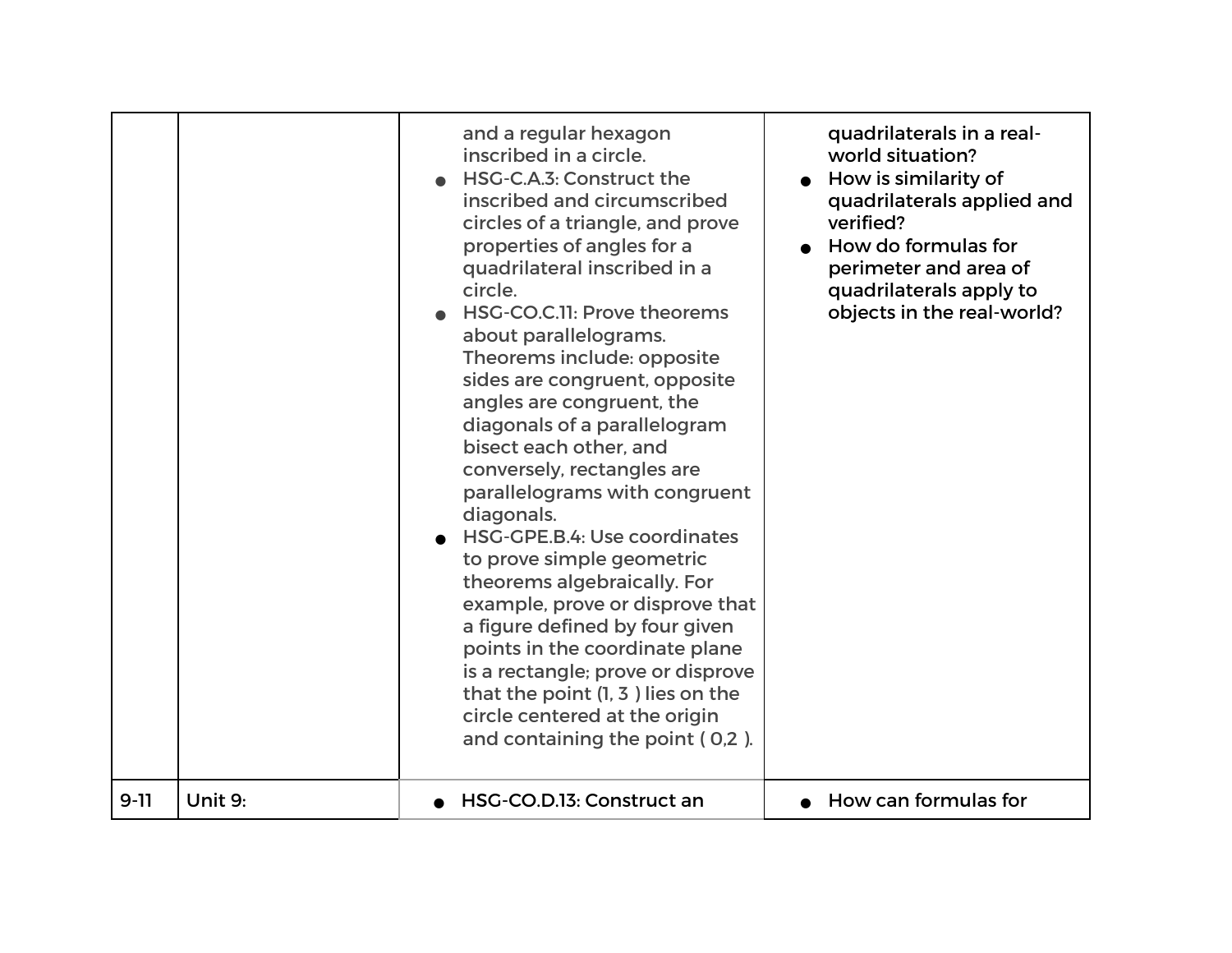| <b>Solids</b> | equilateral triangle, a square,<br>and a regular hexagon<br>inscribed in a circle.<br>HSG-C.A.3: Construct the<br>inscribed and circumscribed<br>circles of a triangle, and prove<br>properties of angles for a<br>quadrilateral inscribed in a<br>circle.<br>• HSG-GMD.A.1: Give an informal<br>argument for the formulas for<br>the circumference of a circle.<br>area of a circle, volume of a<br>cylinder, pyramid, and cone.<br>Use dissection arguments,<br>Cavalieri's principle, and<br>informal limit arguments.<br>HSG-GMD.A.2: Give an informal<br>argument using Cavalieri's<br>principle for the formulas for<br>the volume of a sphere and<br>other solid figures.<br>• HSG-MG.A.1: Use geometric<br>shapes, their measures, and<br>their properties to describe<br>objects (e.g., modeling a tree<br>trunk or a human torso as a<br>cylinder).<br>• HSG-MG.A.2: Apply concepts of<br>density based on area and<br>volume in modeling situations | calculating the area of one<br>and two dimensional<br>geometric figures apply to<br>real-world problems?<br>How can formulas for<br>calculating the area and<br>volume of two and three<br>dimensional geometric<br>solids apply to real world<br>problems? |
|---------------|----------------------------------------------------------------------------------------------------------------------------------------------------------------------------------------------------------------------------------------------------------------------------------------------------------------------------------------------------------------------------------------------------------------------------------------------------------------------------------------------------------------------------------------------------------------------------------------------------------------------------------------------------------------------------------------------------------------------------------------------------------------------------------------------------------------------------------------------------------------------------------------------------------------------------------------------------------------|-------------------------------------------------------------------------------------------------------------------------------------------------------------------------------------------------------------------------------------------------------------|